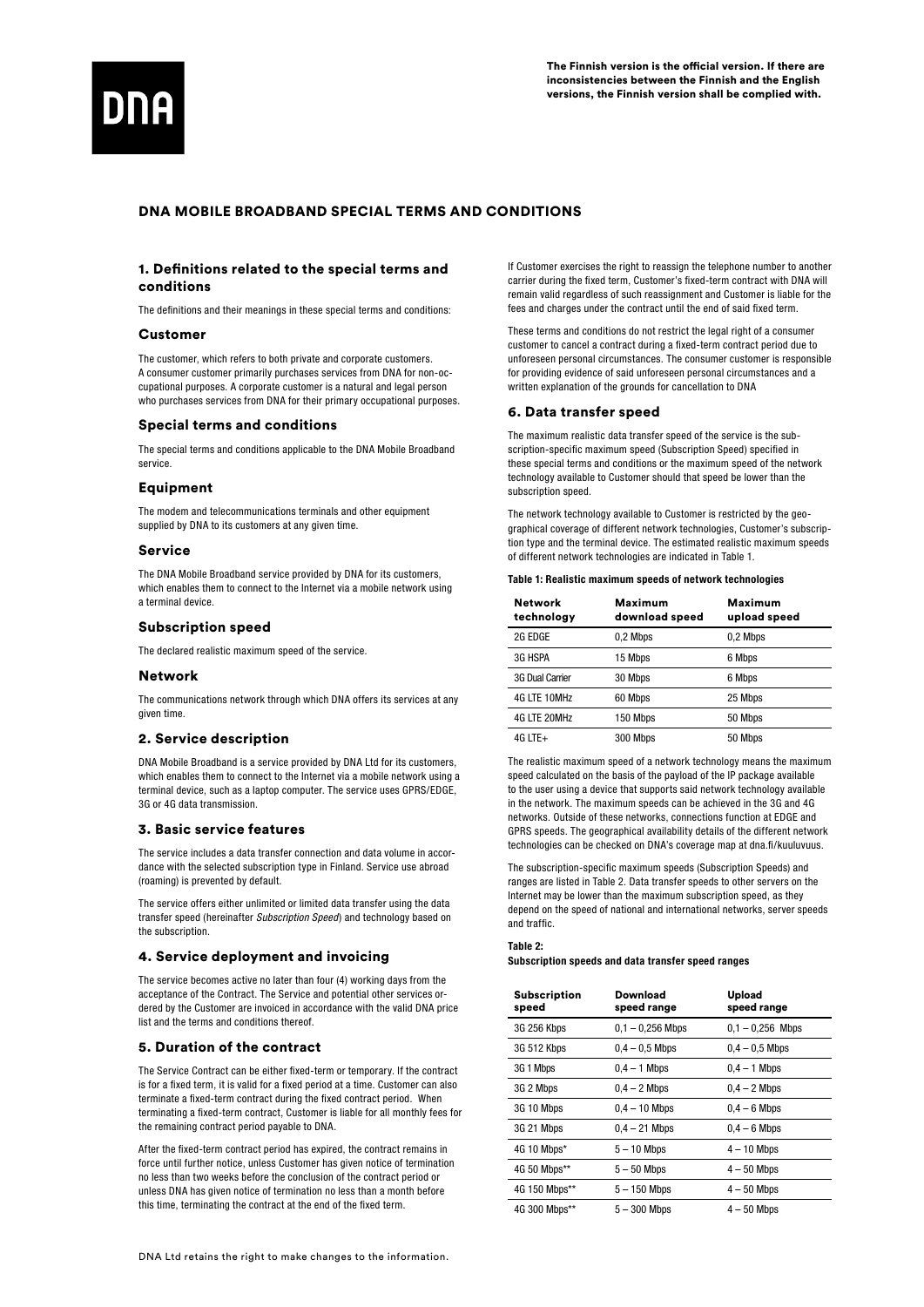\*Outside of a 4G network, the subscription works on a 3G network: download speed range 0.4–10 Mbps, upload speed range 0.4–6 Mbps.

\*\*Outside of a 4G network, the subscription works on a 3G network: download speed range 0.4–30 Mbps, upload speed range 0.4–6 Mbps.

## 7. Advertised speed

In accordance with the guidelines of the Finnish Communications Regulatory Authority (Opinion regarding the reasonable method of indicating the speed of internet access service 605/923/2016), ISPs should inform their customers of the advertised speed of the provided Internet service.

The advertised speed of DNA Mobile Broadband subscriptions is the subscription's announced maximum realistic data transfer speed, i.e., the subscription speed. Speeds greater than the realistic maximum speed are not used when advertising DNA Mobile Broadband services.

# 8. Factors affecting network coverage and service availability

The DNA coverage area map (dna.fi/kuuluvuus) indicates the coverage areas of different network technologies. The coverage area map is an approximate representation of the subscription's coverage area.

Construction materials, such as masonry, various metals and, in newer buildings, selective glazing, present particular obstacles to radio propagation, which may absorb or considerably hinder radio waves. For instance, stone can create problems in buildings with thick walls, cellars, tunnels, and incisions made in cliffs. Radio waves can be trapped between two reflecting stone surfaces, such as buildings, which prevent or hinder the progress of the radio wave. Landforms may also prevent the transmission of radio waves. If there is a high hill between the service user and the base station, the radio wave may not reach its target. Therefore, the stated network coverage is only indicative and may include shadow areas where Service does not work perfectly. DNA recommends using an additional antenna with the subscription under all circumstances.

Factors such as the number of simultaneous users and the amount of data being transferred affect the availability of the data transfer service. One base station can only transfer a certain amount of data transfer traffic. If the mobile network suddenly experiences a great amount of simultaneous traffic, the network may slow down. For instance, networks typically slow down during events attended by large audiences if a great number of people congregate in a location, which does not normally experience heavy mobile traffic. Due to network load, data transfer may slow down, experience disruptions or cease to operate entirely. Speeds are also affected by the terminal device and software used.

The DNA mobile network capacity can be allocated based on subscriptions' maximum speeds. This means that a subscription with a higher maximum speed gets a higher data speed than a subscription with a lower maximum speed also in the event of network congestion.

The differences in the offered capacity do not exceed the relative difference of the subscriptions' maximum data rates. A subscription with a maximum speed of 300 Mbps, for example, can get up to six times the capacity of a 50 Mbps subscription. In case the traffic load of a base station gets so high that customers with 50 Mbps maximum speed only get 10 Mbit/s data transfer, the customers with 300 Mbps maximum speed may still get a data transfer speed of 60 Mbps at the same time in the service area of the same base station. Any greater differences in loaded network are result of, for example, customers' different radio conditions and device features.

Random disturbances and delays of a short duration, as well as disruptions in telecommunications, may occur in mobile telecommunication networks. These result from a variety of factors, such as radio and network technology, network and system characteristics, network load, or service and maintenance operations. Other factors restricting the functioning of Service are violations of data security, Customer's equipment, obstacles in the terrain, buildings, the prevention of data security threats, and the number of users.

If the data transfer connection is terminated or interrupted, it is possible that files or their parts are lost, remain undelivered or are received incomplete or faulty.

DNA provides information on non-minor changes affecting the Customer's Service that they become aware of before they are implemented, in accordance with DNA's general terms and conditions.

### 9. Service restrictions

DNA reserves the right to use traffic management methods on its network, if it is necessary:

1) to comply with a legislative requirement, a court decision or a requirement pursuant to an order or decision by the authorities. The management method shall be implemented in accordance with the scope and time period required by the order or law;

2) to ensure the integrity and security of the network, the services provided via the network, and the terminal devices of end-users. The management methods may be allocated to the connection posing a threat to the integrity or security of the network or the terminal devices until the threat has been blocked; or

3) to prevent imminent network congestion or to mitigate the impact of exceptional or temporary network congestion to the extent and for the time period required by the circumstances.

DNA may also temporarily restrict the use of the service due to service availability, filtering of harmful traffic or other data security measures, either by blocking certain communication methods (protocols) or communication ports, or temporarily deactivating the subscription's ability to transfer data.

Traffic management in order to prevent network congestion or to mitigate the impact thereof may temporarily slow down the data transfer connection. Automated systems can be used to restrict traffic or temporarily disconnect the data transfer services of the subscribers.

Traffic management methods include, for instance, network availability restrictions implemented by a court order which blocks the use of network services that are used to illegally share content protected by a copyright. Such blocks can be implemented so that the user of Service is denied access to some web addresses or so that some web server addresses are not sent to the user of Service from the DNA name system (DNS). Other traffic management methods also include port blocks based on data security. Port blocks can be used, for instance, to restrict the exploitation of a wide-scale vulnerability. New data security threats appear all the time. You can find an updated list of ports blocked for data security reasons on the DNA website at dna.fi.

Outgoing SMTP email traffic from customer subscriptions at port 25 is allowed onto DNA's own SMTP servers only in accordance with a regulation by the Finnish Communications Regulatory Authority. If Service is used contrary to these special terms and conditions, DNA's general terms and conditions or legislation, DNA is entitled to temporarily deactivate the subscription or cancel the contract in accordance with DNA's general terms and conditions for private customers.

The subscription is intended to be used with packet-switched IP connections. Voice and video call traffic and outgoing SMS and MMS traffic are blocked and cannot be separately ordered for the subscription. Incoming SMS traffic is allowed.

The connection service has IP v6 support.

# 10. Using the service abroad

Use of Service abroad (roaming) is prevented by default. You can find further information on using the service abroad, balance limits on roaming and blocking data abroad from DNA Customer Service. Use of Service abroad is not included in the monthly fee, but it is priced and invoiced in accordance with the valid roaming price list.

Customer has the option to use the regulated roaming services provided by any alternative roaming operator, or the regulated roaming data services offered by an alternative service provider, directly on the network Customer is visiting. DNA will not charge Customer for switching to or between services provided by an alternative roaming operator or service provider. Customer is directly liable to the alternative roaming operator or service provider for the use of the regulated roaming services used by Customer, as well as the charges incurred.

### 11. Data security

Wireless communications between the GSM/3G/4G base station and the mobile device are encrypted. When accessing an open Internet account, Customer shall ensure that any confidential information transferred is encrypted.

The Customer is responsible for the protection and data security of the information systems, LAN or other similar equipment or systems of the terminal device (such as a laptop computer) used by the Customer. The Customer is also responsible for the proper functioning of personal firewalls and antivirus software as well as installing the necessary updates for operating systems.